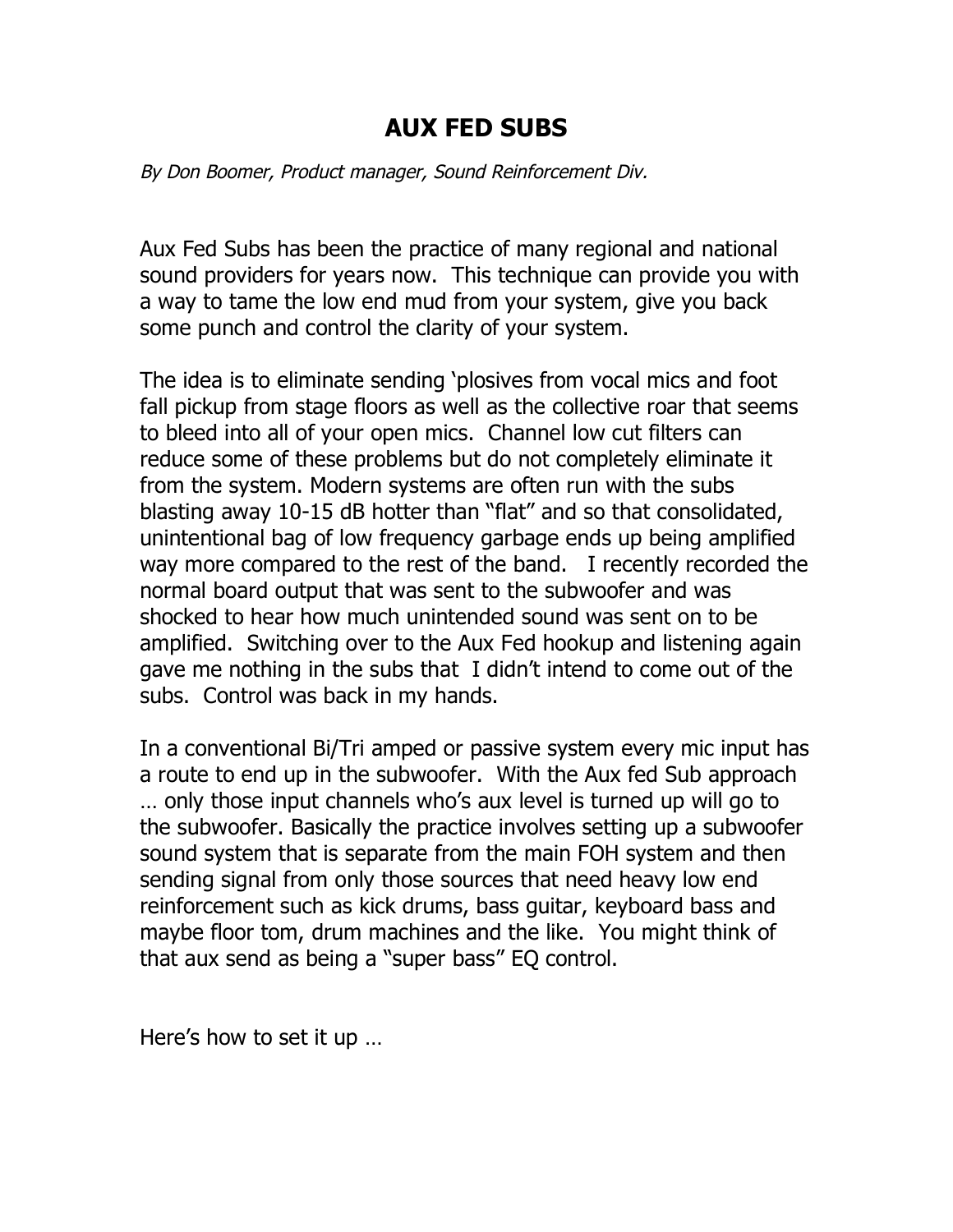Basically think about your bi-amped (or tri-amped) FOH system as it exists now. Just unplug the output from the electronic crossover that is driving the subs and leave it disconnected. Set the low crossover point filter to "crossover" from a point somewhere between 80 and 125 Hz, if it wasn't there already. This will depend on your speakers, the type of filter you employ and how steep the slope of the filter is. You now have a full range system that operates down to the point you just set. Using a bandpass filter (or a spare electronic crossover) set up an independent channel that sets the subsonic filter as the low end (30-40Hz) and somewhere between  $80 - 150$  Hz on the top side. Your subs will still be reproducing the same range they did with your conventional system but they are no longer fed signal from your mixer's main outputs.

You now need a way to send signal to them. The simplest way to think about this is … consider it a monitor mix for the subwoofer. The aux you choose can be either a "pre" or "post" aux, depending on your mixing style. If you select a "pre" aux (as most monitor mixes are performed) it will work in just that fashion. If you want to send a source to the subs just turn up whatever amount of it you desire. It will be independent from the fader. On the other hand if you want the signal sent to the subs to "track" your fader movements, chose a "post" aux send. Your initial setting will determine what percentage of the signal will be sent to the subs. If your mixer is calibrated and you set the aux to "unity" then an equal mix of full range and sub bass signal will track your fader movements. If you're going for uber-bass you can set it so many percent higher or if you only want to add a little taste (maybe the guitar from a power trio) you can add only a very little amount.

Remember, we're trying to gain control here, so don't get carried away. There's not much sense in putting anything into the subs that doesn't generate frequencies that are lower than the cutoff point of your main's cutoff point.